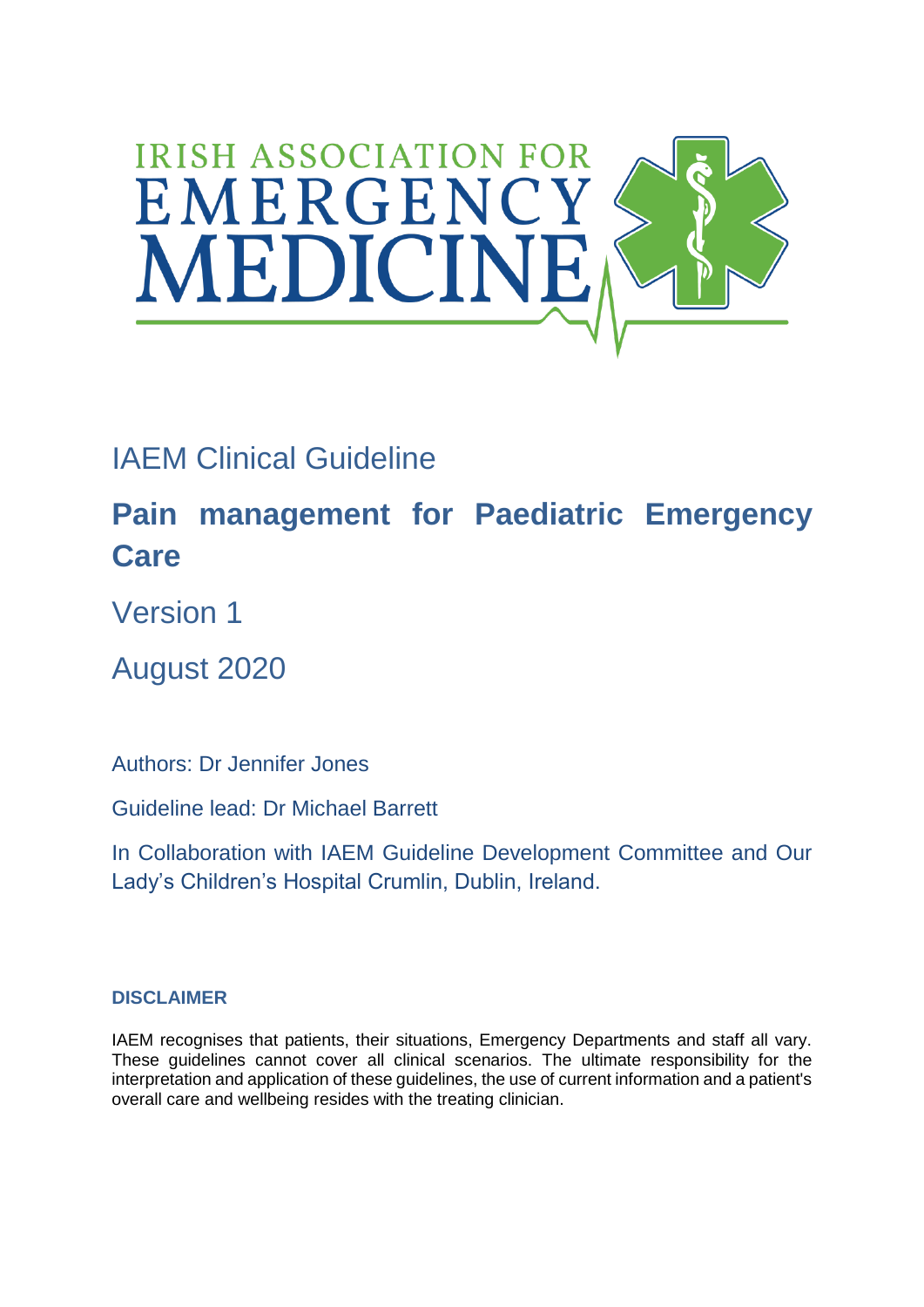## Pain Management for Paediatric Emergency Care

## **INTRODUCTION**

Analgesics with psychological/physical therapies/techniques are the mainstay of pain control. The principals are to treat the pain quickly and effectively. Two pain scenarios commonly arise in acute care:

- 1. The child presenting with acute uncontrolled pain (e.g. Fracture, Appendicitis, etc.).
- 2. The child to undergo a painful controlled procedure (e.g. IV line access).

It is critical to emphasise that it may not be possible to achieve a completely "pain-free" condition. A realistic target acutely is that the child should be comfortable (or have self-control) with the pain they are experiencing.

## **PARAMETERS**

**Target Patient Population:** This guideline is designed to be used for paediatric patients in acute care setting.

**Target user:** This guidance has been developed for medical staff, nursing staff, pharmacists and other members of the multidisciplinary team, to guide them through achieving effective pain control. This guidance is designed to augment clinical judgement by provision of a framework for all members of the clinical team treating children experiencing pain.

#### **AIMS:**

The objective of this guidance is to outline appropriate pharmacological and nonpharmacological techniques in paediatric acute pain management.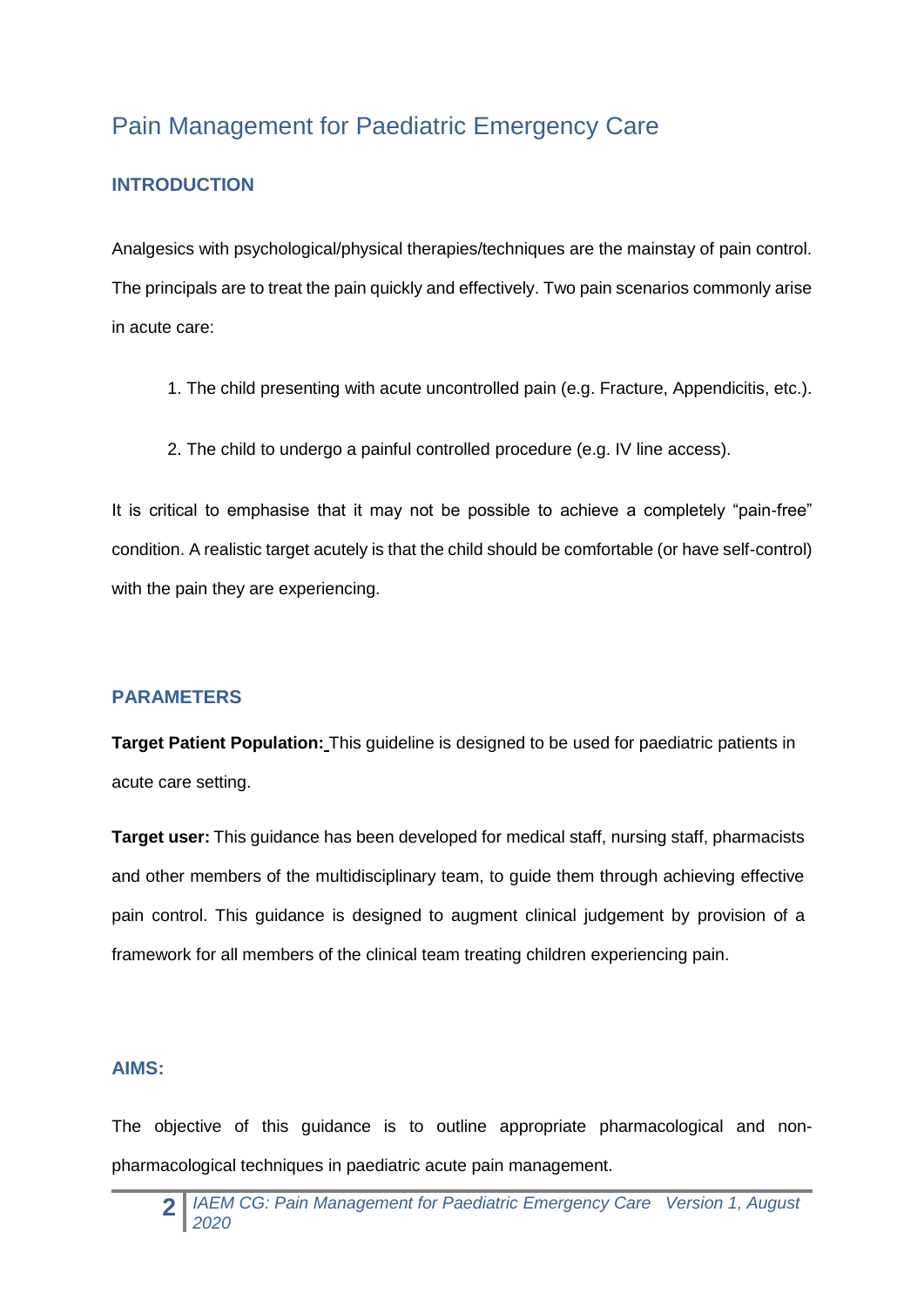#### **PAIN ASSESSMENT(S)**

The assessment of pain should include history, examination and the presumed diagnosis should be considered<sup>1</sup>. It should be recorded at first interaction with the patient. Pain scores should be recorded on movement and at rest.

Pain is classified as mild, moderate or severe, with treatment administered based on this. Always consider pre-hospital/triage analgesia and pain mimics (Figure 1) when scoring pain.

Best practice states that children presenting with moderate and severe pain should have initial pain management commenced within 20 minutes of arrival to the  $ED<sup>1</sup>$ .



**H=Hunger and 'Het up' A=Anxiety and Angry L= Lonely T=Tired S= Stress and Separation** 

Figure 1: Distress in Children and pain mimickers Figure 1: Distress in Children and Pain Mimickers

## **PAIN ASSESSMENT TOOLS**

Consider the age, developmental stage, co-morbidities and previous painful experiences when assessing pain in children. Self-reporting tools are reliable in older, verbal children<sup>2-6</sup>, e.g. Wong Baker (> 3 years old), Visual Analogue Scale (VAS) (>7 years old) or Manchester Pain Ladder.

Pain rating by parent/nurse/carers can be used for younger children e.g. Modified Face Legs Activity Cry Consolability scale<sup>2,7</sup> (< 3 years old or non-verbal children/adolescents).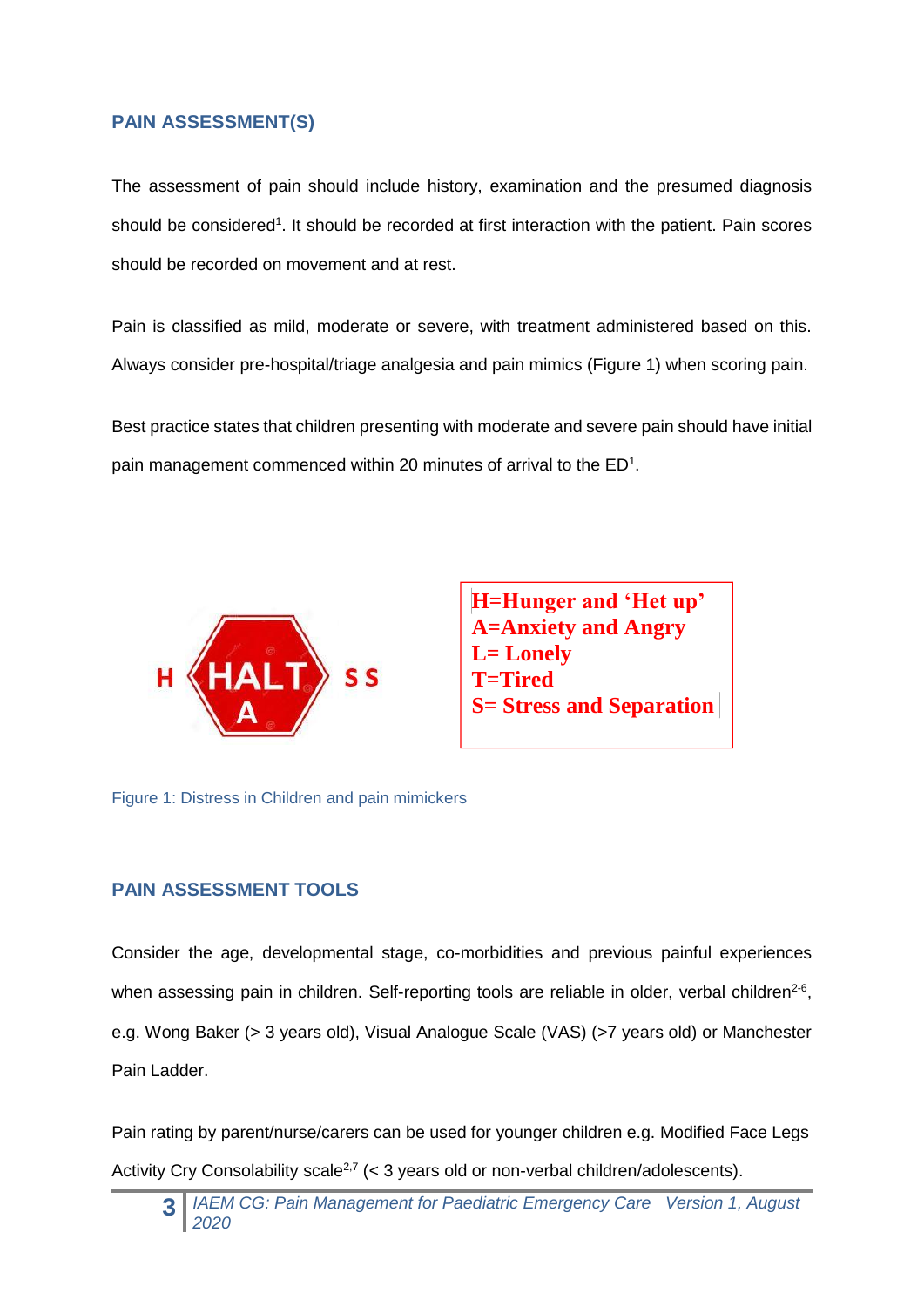## **REASSESSMENT OF PAIN**

Following initial treatment pain should be reassessed and recorded. Best practice states effectiveness of analgesia should be re-evaluated within 60 minutes<sup>1</sup>.

If the pain is out of proportion to the presumed diagnosis, consider alternative causes in Table 1.

| <b>Paediatric Pain Out of Proportion</b>                                                        |                                                                                               |                  |  |  |  |  |  |
|-------------------------------------------------------------------------------------------------|-----------------------------------------------------------------------------------------------|------------------|--|--|--|--|--|
|                                                                                                 |                                                                                               |                  |  |  |  |  |  |
| Consider pain mimickers (Figure 2)                                                              |                                                                                               |                  |  |  |  |  |  |
| Unseen Injury*                                                                                  | Unseen infection*                                                                             | Unseen Oncology* |  |  |  |  |  |
| Fracture (s) (limb, ribs, non-                                                                  | <b>Sepsis</b>                                                                                 | Leukaemia        |  |  |  |  |  |
| accidental injury)                                                                              |                                                                                               |                  |  |  |  |  |  |
| Corneal abrasion                                                                                | <b>Toxic Shock Syndrome</b>                                                                   | Sarcoma          |  |  |  |  |  |
| Hair tourniquet                                                                                 | <b>Necrotising Fasciitis</b>                                                                  | Neuroblastoma    |  |  |  |  |  |
| Compartment syndrome                                                                            | Appendicitis                                                                                  |                  |  |  |  |  |  |
| Intussusception/Volvulus                                                                        |                                                                                               |                  |  |  |  |  |  |
| Other                                                                                           |                                                                                               |                  |  |  |  |  |  |
|                                                                                                 |                                                                                               |                  |  |  |  |  |  |
| Complex regional pain: characterised by amplified musculoskeletal pain in a limb that is out of |                                                                                               |                  |  |  |  |  |  |
|                                                                                                 | proportion to history & physical findings, accompanied autonomic dysfunction (e.g. cold limb) |                  |  |  |  |  |  |
|                                                                                                 |                                                                                               |                  |  |  |  |  |  |
|                                                                                                 |                                                                                               |                  |  |  |  |  |  |
| Functional Pain: Pain of no obvious organic origin is a diagnosis of exclusion                  |                                                                                               |                  |  |  |  |  |  |
|                                                                                                 |                                                                                               |                  |  |  |  |  |  |
|                                                                                                 |                                                                                               |                  |  |  |  |  |  |
| Fabrication is a diagnosis of exclusion by clinical findings and/or investigations              |                                                                                               |                  |  |  |  |  |  |
|                                                                                                 |                                                                                               |                  |  |  |  |  |  |

Table 1: Example differential diagnoses of pain that is maybe out of proportion (\*this list is not exhaustive)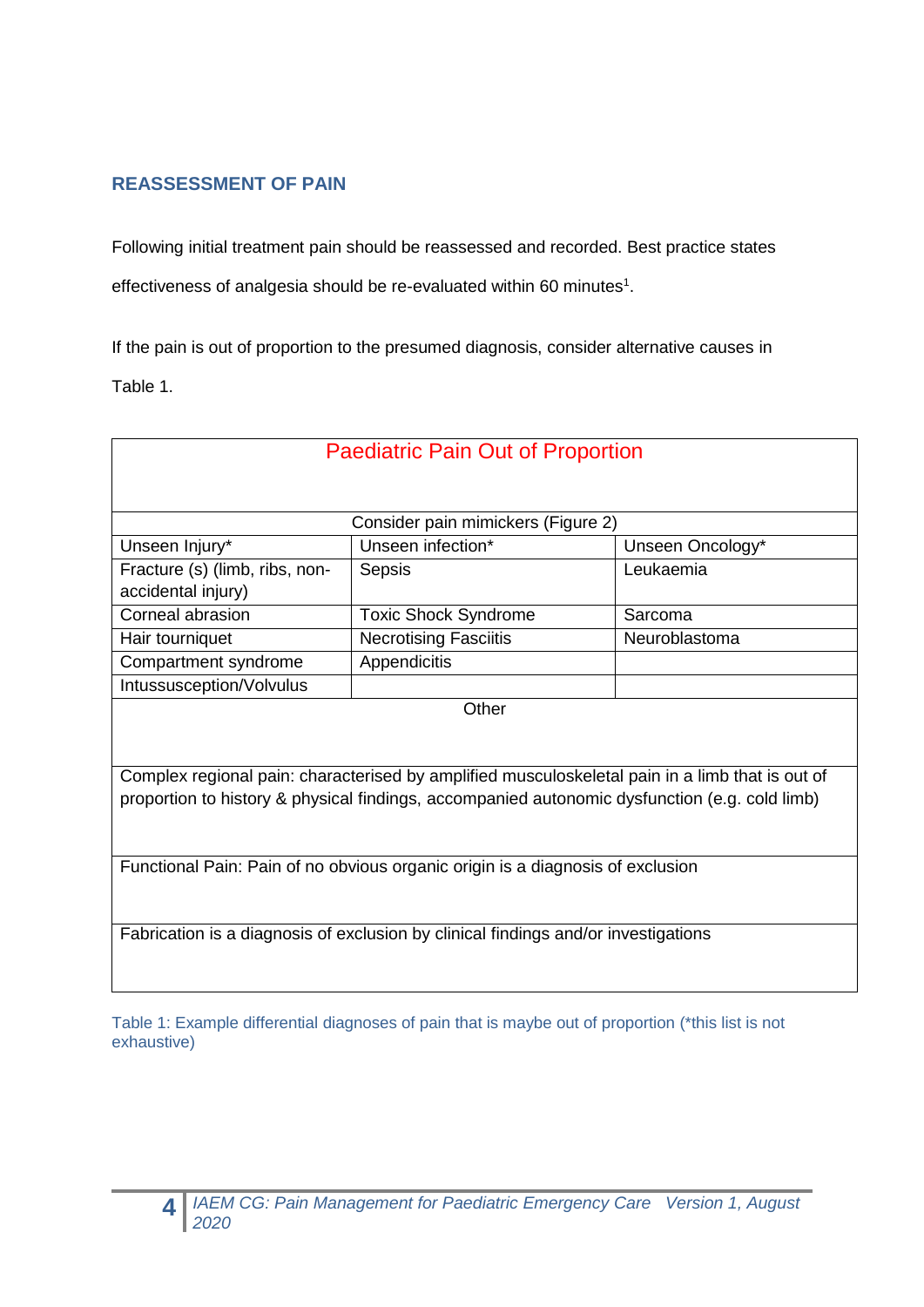Consider following the pain management pathway (Figure 2) as shown below to guide your initial assessment of pain.



Consider stage of development and cognitive age when assessing pain. Beware of pain mimics (Figure 1)



Pain to be reassessed within 60 minutes,

If pain is out of proportion to diagnosis, consider alternative diagnosis (Table 1)

Consider use of condition specific analgesia (Table 3)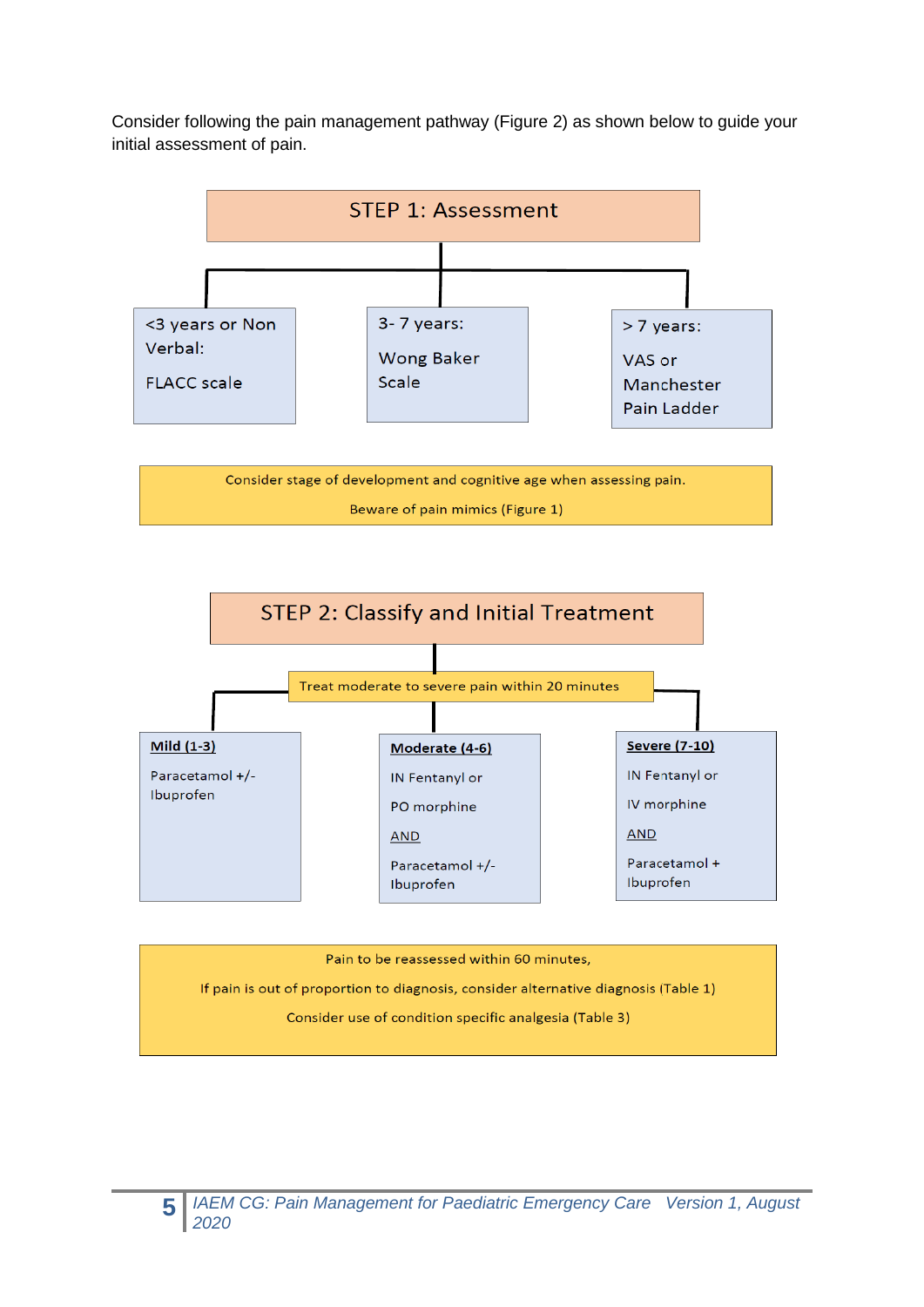## **PAIN INTERVENTIONS**

Interventions in pain management is through the combination of the following:

- Non-pharmacological methods (Psychological/Physical therapies/techniques)
- Pharmacological methods

#### **Non-Pharmacological Interventions**

These can be used independently or in combination with pharmacological methods. Parents should remain with their child when in pain or having a painful procedure, as presence of the care giver is shown to reduce pain/distress $8-11$ .

| Age Groups   | Infants: Strong evidence exists for the use of comfort measures such as                      |  |  |  |  |  |
|--------------|----------------------------------------------------------------------------------------------|--|--|--|--|--|
|              | swaddling, non-nutritive sucking and breast-feeding for reduction of pain scores             |  |  |  |  |  |
|              | in the infant population <sup>12-17</sup> .                                                  |  |  |  |  |  |
|              | Older Children: Distraction techniques such as visual (e.g. books, smart                     |  |  |  |  |  |
|              | devices, virtual reality headsets), play, either with a play therapist or guardian           |  |  |  |  |  |
|              | (blowing bubbles, conversation/interaction with caregiver) <sup>18-22</sup> .                |  |  |  |  |  |
|              | Physical techniques can include Vibration devices/ Cold spray <sup>23-25</sup> . Application |  |  |  |  |  |
|              | of support devices/cooling techniques - These may not be definitive                          |  |  |  |  |  |
|              | management methods but can aid in pain reduction in the interim e.g. Backslab,               |  |  |  |  |  |
|              | splint and cast, ice pack, 20 minutes of water for burns.                                    |  |  |  |  |  |
| Language for | Positive: Use language which can be described as distracting (e.g. 'what did                 |  |  |  |  |  |
| health care, | you do in school today?'), informative (e.g. 'It might feel like a pinch', 'tell me          |  |  |  |  |  |
|              | how it feels') with a positive focus (e.g. 'you are being very brave', 'that was             |  |  |  |  |  |
|              | hard; I'm very proud of you', 'you are doing a great job')                                   |  |  |  |  |  |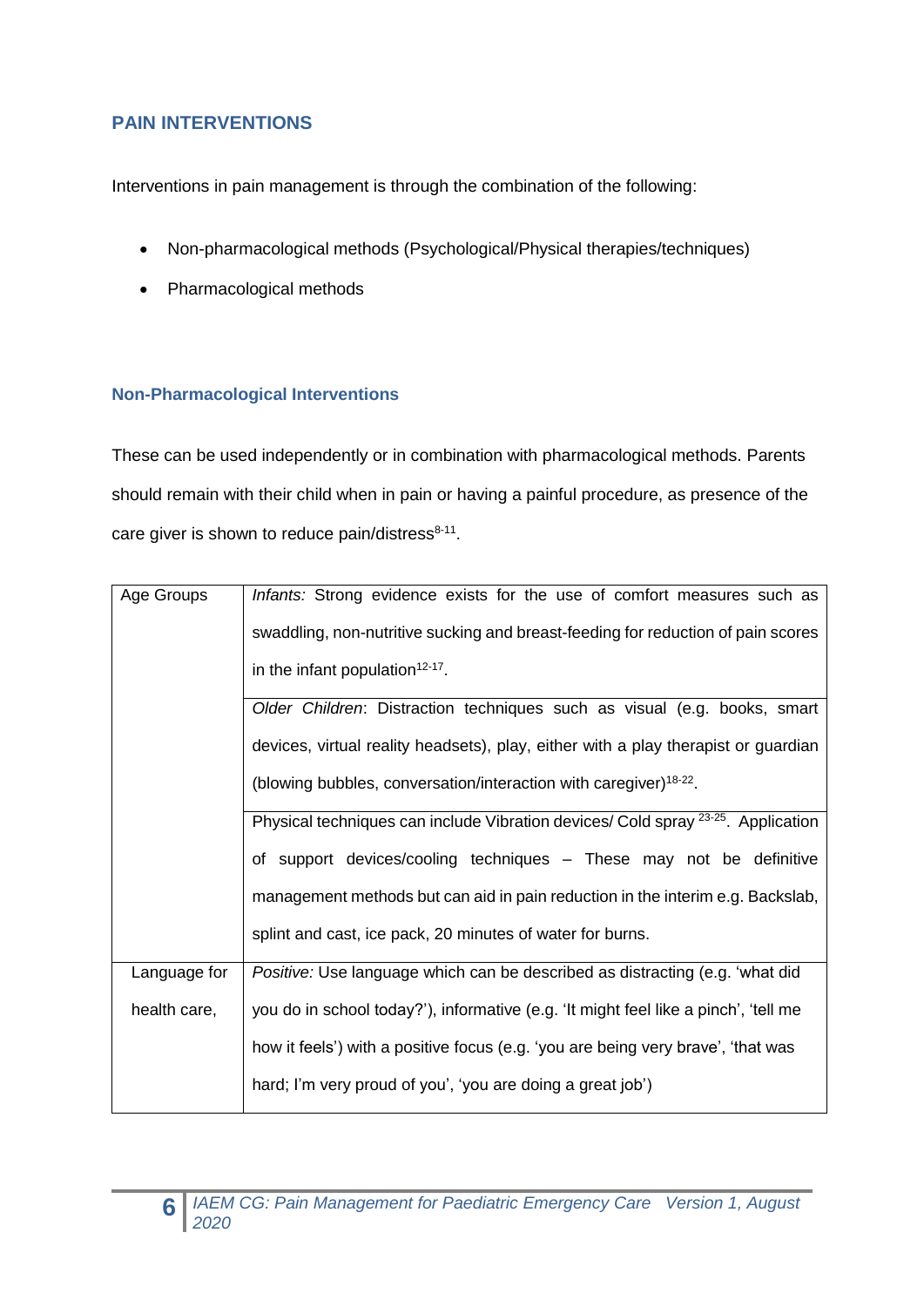| providers and | <i>Negative:</i> Avoid using language that is falsely reassuring (e.g. 'there is nothing |
|---------------|------------------------------------------------------------------------------------------|
| parents       | to worry about'), vague ('this won't really hurt') or negative ('this will feel like a   |
|               | bee sting', 'the medicine will burn', 'don't cry') $26,27$ .                             |
|               |                                                                                          |
| Rewards       | Rewards for the child who has undergone a painful procedure should be                    |
|               | considered. E.g. - stickers and teddy bears.                                             |
|               |                                                                                          |

## **Pharmacological Interventions**

The prescription of oral/ intranasal (IN)/ intravenous (IV)/ subcutaneous (SC) analgesics/ regional/adjuvant drugs dosing is done in line with local formulary, guidelines and policies. **For dosage of common analgesia used in the Emergency Department please refer to appendix 1.** Separate local hospital guidance may exist for specific disease processes (e.g.: Sickle Cell Disease, Haematology/Oncology) and should be followed where appropriate.

#### *Route of administration*

The oral, intranasal, topical and intravenous routes are the preferred routes. Intramuscular injections should not be used to manage pain except on discussion with consultant. The subcutaneous route is useful for children receiving palliative care or where IV access is extremely poor<sup>2</sup>.

#### *Sustaining Pain Relief*

Maintenance analgesia must be prescribed regularly around the clock rather than "PRN" when pain is expected to be persistent. The oral route is preferable. For patient discharged a plan for pain management should be given to the carer.

Please consult local formulary for drug/dosage recommendations beyond this document.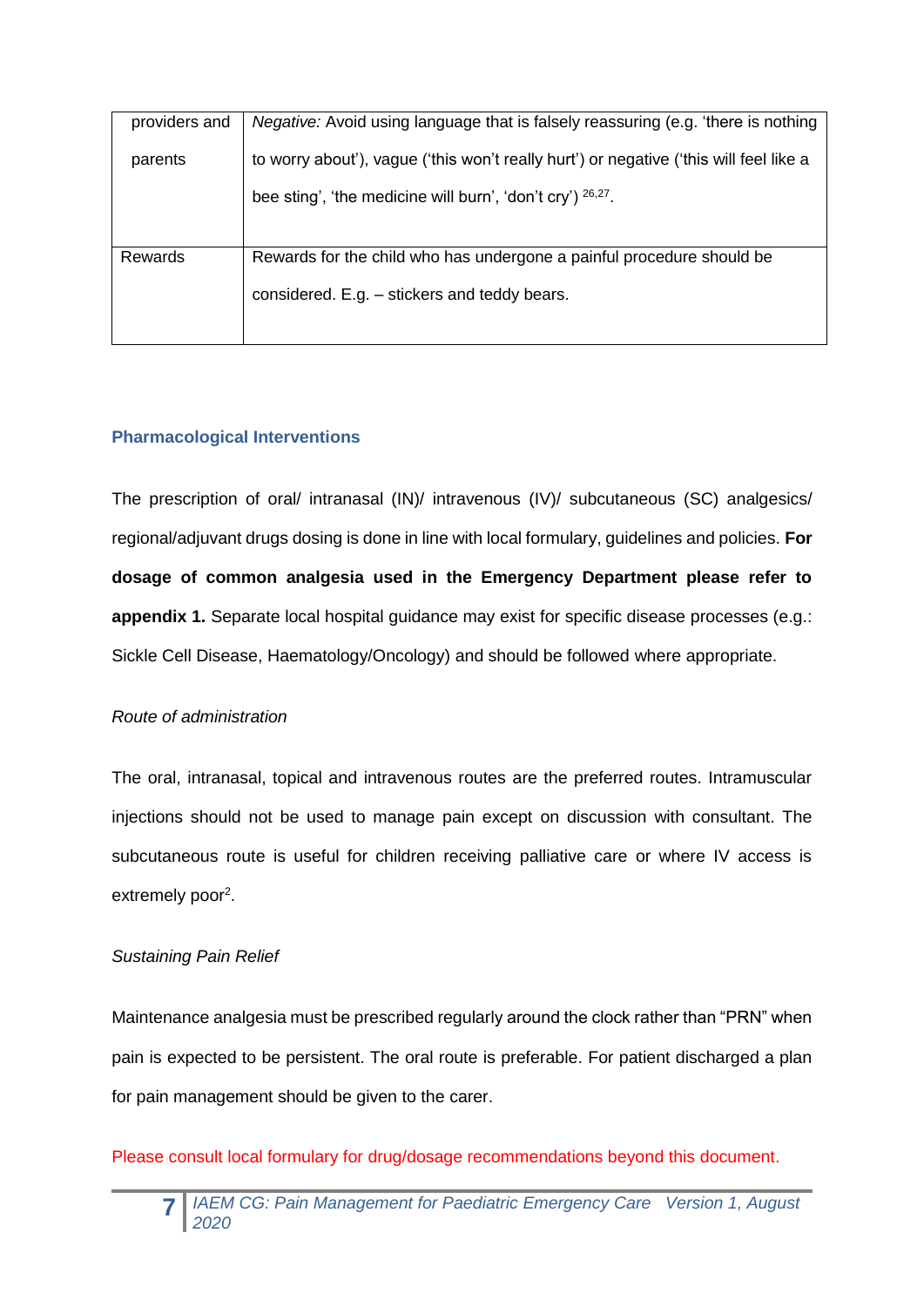## **SPECIAL CONSIDERATIONS**

Disease Specific Conditions: Certain diseases or injuries have been shown to respond well to certain pharmacological interventions. Table 3, below, is a non-exhaustive 'quick consult' list to help if your initial management has not worked.

| <b>Specific</b>    | <b>Consider Use Of:</b>                                                                |
|--------------------|----------------------------------------------------------------------------------------|
| Disease or         |                                                                                        |
| procedural         |                                                                                        |
| <b>Brief minor</b> | SUCROSE <sup>14,18,32-35</sup> :Sucrose administered orally before performing          |
| Procedure in       | painful procedures e.g. heel prick blood sampling, eye examination,                    |
| small infant       | insertion or removal of IV lines, phlebotomy, insertion of gastric tubes,              |
|                    | has been shown to decrease the duration of crying; facial action                       |
| $(< 3$ months)     | associated with pain, heart rate and composite scores in infants less                  |
|                    | than 3 months of age. Sucrose is more effective if given with a soother                |
|                    | as this promotes non-nutritive sucking which contributes to calming.                   |
| Acute otitis       | Lidocaine Drops 1-2% w/v (topical): Instil into the affected ear and have              |
| media              | the patient lie with the affected ear up for 5 minutes. Provides short term            |
|                    | pain relief <sup>1, 28,29</sup> . For ED use only. Do not discharge patient with same. |
| Pharyngitis        | Dexamethasone: This has been shown to be effective in reducing pain                    |
|                    | associated with<br>pharyngitis when<br>conjunction<br>used<br>in<br>with               |
|                    | antibiotics <sup>1,31,30-32</sup> .                                                    |
| Corneal            | Tetracaine eye drops 0.5% w/v: Instil drops in the affected eye to                     |
| Abrasion           | achieve analgesic effect <sup>33</sup> .                                               |
| Femoral fracture   | BUPIVACAINE NERVE BLOCK: consult local guidelines and involve                          |
|                    | senior members of staff <sup>34-35</sup> .                                             |
| Migraine           | Sumatriptan as a single dose which can be repeated in 2 hours if                       |
|                    | migraine recurs. Use in conjunction with IV Fluids and anti – emetics.                 |
| Laceration         | LAT (Lidocaine/Adrenaline/Tetracaine) GEL: Apply 30-40 minutes prior                   |
| repair             | to laceration repair and cover with occlusive dressing. Not suitable for               |
|                    | use on areas of distal blood supply $-$ e.g. $-$ fingertips/ear lobes <sup>36</sup> .  |
|                    |                                                                                        |
| IV cannulation/    | AMETOP (TETRACAINE) GEL <sup>17,35,37,38</sup> : Apply contents of the tube to         |
| phlebotomy         | the area to be anaesthetised, do not rub into the skin. Cover with                     |

**8** *IAEM CG: Pain Management for Paediatric Emergency Care Version 1, August 2020*